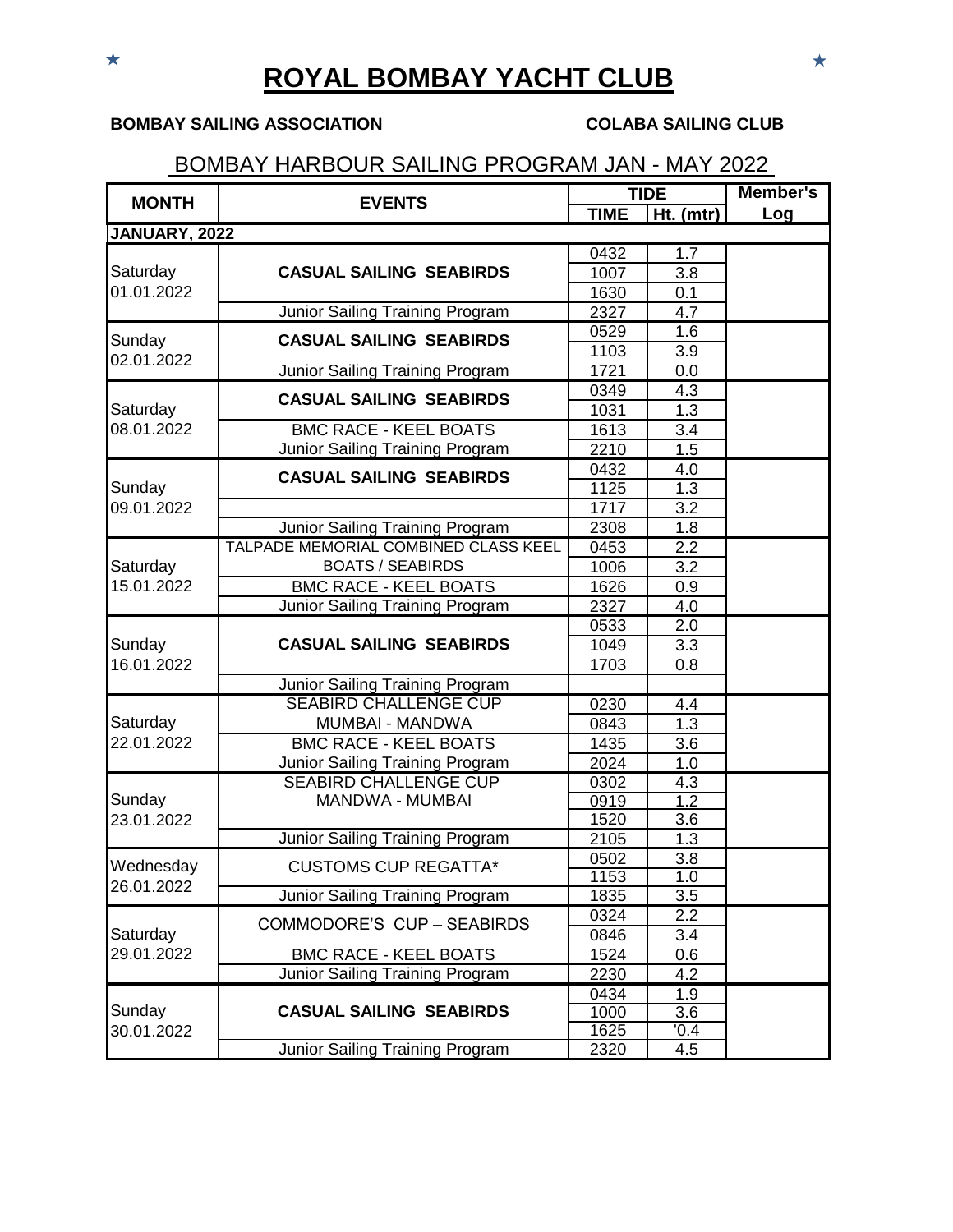|                        | <b>EVENTS</b>                             | <b>TIDE</b> |                  | <b>Member's</b> |
|------------------------|-------------------------------------------|-------------|------------------|-----------------|
| <b>MONTH</b>           |                                           | <b>TIME</b> | Ht. (mtr)        | Log             |
| FEBRUARY, 2022         |                                           |             |                  |                 |
|                        | TOLANI MID SEASON CHAMPIONSHIP            | 0237        | 4.6              |                 |
| Saturday<br>05.02.2022 | J-24/SEABIRDS                             | 0901        | 1.0              |                 |
|                        | <b>BMC RACE - KEEL BOATS</b>              | 1456        | $\overline{3.9}$ |                 |
|                        | Junior Sailing Training Program           | 2053        | 1.1              |                 |
|                        | TOLANI MID SEASON CHAMPIONSHIP            | 0311        | 4.3              |                 |
| Sunday                 | J-24/SEABIRDS                             | 0939        | 1.0              |                 |
| 06.02.2022             | <b>BMC RACE - KEEL BOATS WNC Offshore</b> | 1540        | 3.7              |                 |
|                        | <b>Junior Sailing Training Program</b>    | 2132        | 1.5              |                 |
|                        | GUENTER KRUEGER TROPHY COMBINED CLASS     | 0346        | 2.4              |                 |
| Saturday               | - KEEL BOATS / SEABIRDS                   | 0836        | 2.9              |                 |
| 12.02.2022             | <b>BMC RACE - KEEL BOATS</b>              | 1515        | 1.3              |                 |
|                        | Junior Sailing Training Program           | 2234        | $\overline{3.7}$ |                 |
|                        | JAMSHED ADRIANVALA MEMORIAL               | 0444        | $\overline{2.2}$ |                 |
| Sunday                 | <b>ELEPHANTA PICNIC*</b>                  | 0947        | 3.1              |                 |
| 13.02.2022             |                                           | 1606        | $\overline{1.2}$ |                 |
|                        | Junior Sailing Training Program           | 2309        | 3.9              |                 |
|                        | J. S. JEHANGIR MEMORIALTROPHY*            | 0133        | 4.6              |                 |
| Saturday               | (COMBINED CLASS) MUMBAI - MANDWA          | 0741        | 1.0              |                 |
| 19.02.2022             | <b>BMC RACE - KEEL BOATS</b>              | 1344        | 4.1              |                 |
|                        | Junior Sailing Training Program           | 1937        | 0.8              |                 |
|                        | J. S. JEHANGIR MEMORIALTROPHY*            | 0202        | 4.5              |                 |
| Sunday                 | (COMBINED CLASS) MANDWA - MUMBAI          | 0812        | 0.8              |                 |
| 20.02.2022             |                                           | 1423        | 4.1              |                 |
|                        | Junior Sailing Training Program           | 2012        | 1.0              |                 |
|                        | RBYC & MbPT Multi Class Regatta           | 0153        | 2.4              |                 |
| Saturday               |                                           | 0701        | 3.2              |                 |
| 26.02.2022             | <b>BMC RACE - KEEL BOATS</b>              | 1401        | 1.1              |                 |
|                        | Junior Sailing Training Program           | 2119        | 3.8              |                 |
|                        |                                           | 0332        | 2.2              |                 |
| Sunday                 | <b>CASUAL SAILING SEABIRDS</b>            | 0848        | 3.3              |                 |
| 27.02.2022             |                                           | 1521        | $\overline{0.9}$ |                 |
|                        | Junior Sailing Training Program           | 2221        | 4.1              |                 |
| <b>MARCH, 2022</b>     |                                           |             |                  |                 |
|                        |                                           | 0132        | 4.6              |                 |
| Saturday               | <b>TRAINING SESSION AT MANDWA*</b>        | 0748        | $\overline{0.7}$ |                 |
| 05.03.2022             |                                           | 1358        | 4.3              |                 |
|                        | <b>Junior Sailing Training Program</b>    | 1952        | 1.0              |                 |
|                        |                                           | 0202        | 4.5              |                 |
| Sunday                 | <b>TRAINING SESSION AT MANDWA *</b>       | 0818        | 0.7              |                 |
| 06.03.2022             |                                           | 1430        | 4.2              |                 |
|                        | Junior Sailing Training Program           | 2025        | 1.2              |                 |
|                        | <b>CASUAL SAILING SEABIRDS</b>            | 0119        | 2.6              |                 |
| Saturday               |                                           | 0534        | 2.9              |                 |
| 12.03.2022             | <b>BMC RACE - KEEL BOATS</b>              | 1309        | 1.7              |                 |
|                        | <b>Junior Sailing Training Program</b>    | 2100        | 3.3              |                 |
| Sunday<br>13.03.2022   |                                           | 0322        | 2.5              |                 |
|                        | <b>TRAINING SESSION RACE * At Mumbai</b>  | 0757        | 2.8              |                 |
|                        |                                           | 1437        | 1.6              |                 |
|                        | Junior Sailing Training Program           | 2159        | 3.5              |                 |
| Saturday<br>19.03.2022 | <b>CASUAL SAILING SEABIRDS</b>            | 031         | $\overline{4.5}$ |                 |
|                        |                                           | 0638        | 0.7              |                 |
|                        | <b>BMC RACE - KEEL BOATS</b>              | 1251        | 4.4              |                 |
|                        | Junior Sailing Training Program           | 1847        | 0.8              |                 |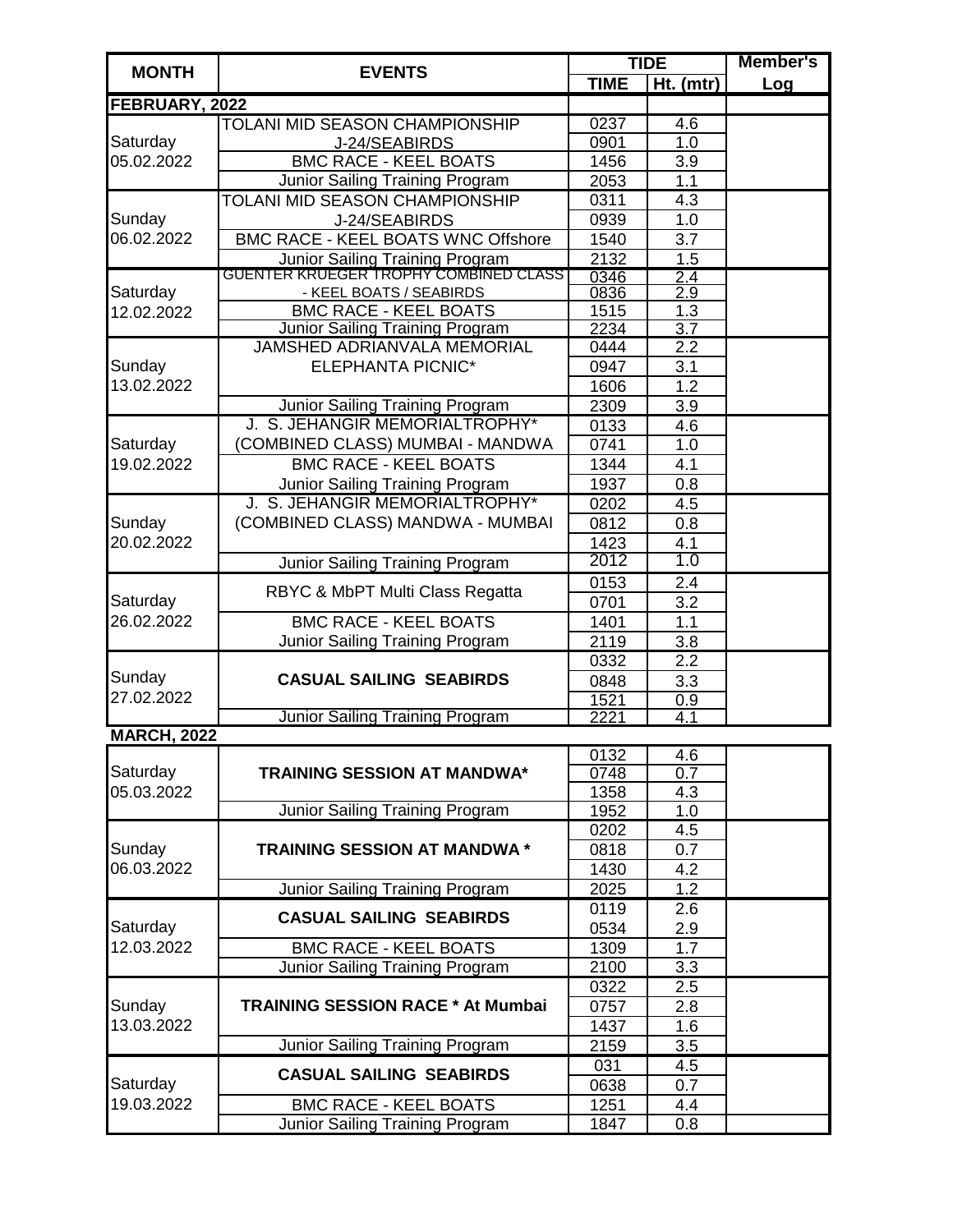| <b>TIME</b><br>Ht. (mtr)<br>Log<br>0101<br>4.5<br>Chowpatti Cruise*<br>Sunday<br>0708<br>0.5<br>20.03.2022<br><b>BMC RACE - KEEL BOATS</b><br>1328<br>4.5<br>1.0<br>Junior Sailing Training Program<br>1923<br>2.3<br>007<br><b>LYSISTRATA CUP - SEABIRDS</b><br>3.2<br>Saturday<br>0519<br>26.03.2022<br><b>BMC RACE - KEEL BOATS</b><br>1215<br>1.3<br>3.6<br>Junior Sailing Training Program<br>1931<br>2.2<br>0207<br>Sunday<br><b>CASUAL SAILING SEABIRDS</b><br>3.0<br>0713<br>$\overline{1.3}$<br>27.03.2022<br>1357<br>Junior Sailing Training Program<br>3.8<br>2102<br><b>APRIL, 2022</b><br>0028<br>4.46<br><b>CASUAL SAILING SEABIRDS</b><br>Saturday<br>0642<br>0.59<br>02.04.2022<br><b>BMC RACE - KEEL BOATS</b><br>1256<br>4.47<br>Junior Sailing Training Program<br>1.07<br>1857<br>0057<br>4.36<br>Sunday<br><b>CASUAL SAILING SEABIRDS</b><br>0.56<br>0709<br>03.04.2022<br>1430<br>4.46<br>1.23<br><b>Junior Sailing Training Program</b><br>1928<br>3.03<br>0354<br><b>SEABIRD NATIONAL *</b><br>Saturday<br>1027<br>1.61<br>09.04.2022<br><b>BMC RACE - KEEL BOATS</b><br>3.32<br>0551<br>Junior Sailing Training Program<br>1238<br>2.49<br><b>SEABIRD NATIONAL *</b><br>Sunday<br>2.79<br>0458<br>10.04.2022<br>1200<br>1.80<br>Junior Sailing Training Program<br>3.31<br>1935<br>0530<br>0.63<br><b>CASUAL SAILING SEABIRDS</b><br>Saturday<br>1154<br>4.47<br>16.04.2022<br><b>BMC RACE - KEEL BOATS</b><br>1751<br>1.08<br>Junior Sailing Training Program<br>2354<br>4.37<br>0602<br>0.36<br><b>CASUAL SAILING SEABIRDS</b><br>Sunday<br>1232<br>4.71<br>17.04.2022<br>1.08<br>1829<br>Junior Sailing Training Program<br>0408<br>3.33<br><b>CASUAL SAILING SEABIRDS</b><br>Saturday<br>1036<br>1.17<br>23.04.2022<br><b>BMC RACE - KEEL BOATS</b><br>1738<br>3.85<br>Junior Sailing Training Program<br>1227<br>2.09<br><b>CASUAL SAILING SEABIRDS</b><br>Sunday<br>3.06<br>0532<br>24.04.2022<br>1210<br>1.47<br>Junior Sailing Training Program<br>1908<br>3.75<br>0539<br>0.60<br>PRESIDENT'S CUP- KEEL BOATS<br>Saturday<br>1204<br>4.41<br><b>BMC RACE - KEEL BOATS</b><br>30.04.2022<br>1.38<br>1805<br>Junior Sailing Training Program<br>2353<br>4.10<br><b>MAY 2022</b><br>0606<br>0.53<br>Sunday<br><b>CASUAL SAILING SEABIRDS</b><br>1237<br>4.49<br>01.05.2022<br>Junior Sailing Training Program<br>1.44<br>1836 |              | <b>EVENTS</b> | <b>TIDE</b> |  |
|--------------------------------------------------------------------------------------------------------------------------------------------------------------------------------------------------------------------------------------------------------------------------------------------------------------------------------------------------------------------------------------------------------------------------------------------------------------------------------------------------------------------------------------------------------------------------------------------------------------------------------------------------------------------------------------------------------------------------------------------------------------------------------------------------------------------------------------------------------------------------------------------------------------------------------------------------------------------------------------------------------------------------------------------------------------------------------------------------------------------------------------------------------------------------------------------------------------------------------------------------------------------------------------------------------------------------------------------------------------------------------------------------------------------------------------------------------------------------------------------------------------------------------------------------------------------------------------------------------------------------------------------------------------------------------------------------------------------------------------------------------------------------------------------------------------------------------------------------------------------------------------------------------------------------------------------------------------------------------------------------------------------------------------------------------------------------------------------------------------------------------------------------------------------------------------------------------------------------------------------------------------------------------------------------------------------------------------------------------------|--------------|---------------|-------------|--|
|                                                                                                                                                                                                                                                                                                                                                                                                                                                                                                                                                                                                                                                                                                                                                                                                                                                                                                                                                                                                                                                                                                                                                                                                                                                                                                                                                                                                                                                                                                                                                                                                                                                                                                                                                                                                                                                                                                                                                                                                                                                                                                                                                                                                                                                                                                                                                              | <b>MONTH</b> |               |             |  |
|                                                                                                                                                                                                                                                                                                                                                                                                                                                                                                                                                                                                                                                                                                                                                                                                                                                                                                                                                                                                                                                                                                                                                                                                                                                                                                                                                                                                                                                                                                                                                                                                                                                                                                                                                                                                                                                                                                                                                                                                                                                                                                                                                                                                                                                                                                                                                              |              |               |             |  |
|                                                                                                                                                                                                                                                                                                                                                                                                                                                                                                                                                                                                                                                                                                                                                                                                                                                                                                                                                                                                                                                                                                                                                                                                                                                                                                                                                                                                                                                                                                                                                                                                                                                                                                                                                                                                                                                                                                                                                                                                                                                                                                                                                                                                                                                                                                                                                              |              |               |             |  |
|                                                                                                                                                                                                                                                                                                                                                                                                                                                                                                                                                                                                                                                                                                                                                                                                                                                                                                                                                                                                                                                                                                                                                                                                                                                                                                                                                                                                                                                                                                                                                                                                                                                                                                                                                                                                                                                                                                                                                                                                                                                                                                                                                                                                                                                                                                                                                              |              |               |             |  |
|                                                                                                                                                                                                                                                                                                                                                                                                                                                                                                                                                                                                                                                                                                                                                                                                                                                                                                                                                                                                                                                                                                                                                                                                                                                                                                                                                                                                                                                                                                                                                                                                                                                                                                                                                                                                                                                                                                                                                                                                                                                                                                                                                                                                                                                                                                                                                              |              |               |             |  |
|                                                                                                                                                                                                                                                                                                                                                                                                                                                                                                                                                                                                                                                                                                                                                                                                                                                                                                                                                                                                                                                                                                                                                                                                                                                                                                                                                                                                                                                                                                                                                                                                                                                                                                                                                                                                                                                                                                                                                                                                                                                                                                                                                                                                                                                                                                                                                              |              |               |             |  |
|                                                                                                                                                                                                                                                                                                                                                                                                                                                                                                                                                                                                                                                                                                                                                                                                                                                                                                                                                                                                                                                                                                                                                                                                                                                                                                                                                                                                                                                                                                                                                                                                                                                                                                                                                                                                                                                                                                                                                                                                                                                                                                                                                                                                                                                                                                                                                              |              |               |             |  |
|                                                                                                                                                                                                                                                                                                                                                                                                                                                                                                                                                                                                                                                                                                                                                                                                                                                                                                                                                                                                                                                                                                                                                                                                                                                                                                                                                                                                                                                                                                                                                                                                                                                                                                                                                                                                                                                                                                                                                                                                                                                                                                                                                                                                                                                                                                                                                              |              |               |             |  |
|                                                                                                                                                                                                                                                                                                                                                                                                                                                                                                                                                                                                                                                                                                                                                                                                                                                                                                                                                                                                                                                                                                                                                                                                                                                                                                                                                                                                                                                                                                                                                                                                                                                                                                                                                                                                                                                                                                                                                                                                                                                                                                                                                                                                                                                                                                                                                              |              |               |             |  |
|                                                                                                                                                                                                                                                                                                                                                                                                                                                                                                                                                                                                                                                                                                                                                                                                                                                                                                                                                                                                                                                                                                                                                                                                                                                                                                                                                                                                                                                                                                                                                                                                                                                                                                                                                                                                                                                                                                                                                                                                                                                                                                                                                                                                                                                                                                                                                              |              |               |             |  |
|                                                                                                                                                                                                                                                                                                                                                                                                                                                                                                                                                                                                                                                                                                                                                                                                                                                                                                                                                                                                                                                                                                                                                                                                                                                                                                                                                                                                                                                                                                                                                                                                                                                                                                                                                                                                                                                                                                                                                                                                                                                                                                                                                                                                                                                                                                                                                              |              |               |             |  |
|                                                                                                                                                                                                                                                                                                                                                                                                                                                                                                                                                                                                                                                                                                                                                                                                                                                                                                                                                                                                                                                                                                                                                                                                                                                                                                                                                                                                                                                                                                                                                                                                                                                                                                                                                                                                                                                                                                                                                                                                                                                                                                                                                                                                                                                                                                                                                              |              |               |             |  |
|                                                                                                                                                                                                                                                                                                                                                                                                                                                                                                                                                                                                                                                                                                                                                                                                                                                                                                                                                                                                                                                                                                                                                                                                                                                                                                                                                                                                                                                                                                                                                                                                                                                                                                                                                                                                                                                                                                                                                                                                                                                                                                                                                                                                                                                                                                                                                              |              |               |             |  |
|                                                                                                                                                                                                                                                                                                                                                                                                                                                                                                                                                                                                                                                                                                                                                                                                                                                                                                                                                                                                                                                                                                                                                                                                                                                                                                                                                                                                                                                                                                                                                                                                                                                                                                                                                                                                                                                                                                                                                                                                                                                                                                                                                                                                                                                                                                                                                              |              |               |             |  |
|                                                                                                                                                                                                                                                                                                                                                                                                                                                                                                                                                                                                                                                                                                                                                                                                                                                                                                                                                                                                                                                                                                                                                                                                                                                                                                                                                                                                                                                                                                                                                                                                                                                                                                                                                                                                                                                                                                                                                                                                                                                                                                                                                                                                                                                                                                                                                              |              |               |             |  |
|                                                                                                                                                                                                                                                                                                                                                                                                                                                                                                                                                                                                                                                                                                                                                                                                                                                                                                                                                                                                                                                                                                                                                                                                                                                                                                                                                                                                                                                                                                                                                                                                                                                                                                                                                                                                                                                                                                                                                                                                                                                                                                                                                                                                                                                                                                                                                              |              |               |             |  |
|                                                                                                                                                                                                                                                                                                                                                                                                                                                                                                                                                                                                                                                                                                                                                                                                                                                                                                                                                                                                                                                                                                                                                                                                                                                                                                                                                                                                                                                                                                                                                                                                                                                                                                                                                                                                                                                                                                                                                                                                                                                                                                                                                                                                                                                                                                                                                              |              |               |             |  |
|                                                                                                                                                                                                                                                                                                                                                                                                                                                                                                                                                                                                                                                                                                                                                                                                                                                                                                                                                                                                                                                                                                                                                                                                                                                                                                                                                                                                                                                                                                                                                                                                                                                                                                                                                                                                                                                                                                                                                                                                                                                                                                                                                                                                                                                                                                                                                              |              |               |             |  |
|                                                                                                                                                                                                                                                                                                                                                                                                                                                                                                                                                                                                                                                                                                                                                                                                                                                                                                                                                                                                                                                                                                                                                                                                                                                                                                                                                                                                                                                                                                                                                                                                                                                                                                                                                                                                                                                                                                                                                                                                                                                                                                                                                                                                                                                                                                                                                              |              |               |             |  |
|                                                                                                                                                                                                                                                                                                                                                                                                                                                                                                                                                                                                                                                                                                                                                                                                                                                                                                                                                                                                                                                                                                                                                                                                                                                                                                                                                                                                                                                                                                                                                                                                                                                                                                                                                                                                                                                                                                                                                                                                                                                                                                                                                                                                                                                                                                                                                              |              |               |             |  |
|                                                                                                                                                                                                                                                                                                                                                                                                                                                                                                                                                                                                                                                                                                                                                                                                                                                                                                                                                                                                                                                                                                                                                                                                                                                                                                                                                                                                                                                                                                                                                                                                                                                                                                                                                                                                                                                                                                                                                                                                                                                                                                                                                                                                                                                                                                                                                              |              |               |             |  |
|                                                                                                                                                                                                                                                                                                                                                                                                                                                                                                                                                                                                                                                                                                                                                                                                                                                                                                                                                                                                                                                                                                                                                                                                                                                                                                                                                                                                                                                                                                                                                                                                                                                                                                                                                                                                                                                                                                                                                                                                                                                                                                                                                                                                                                                                                                                                                              |              |               |             |  |
|                                                                                                                                                                                                                                                                                                                                                                                                                                                                                                                                                                                                                                                                                                                                                                                                                                                                                                                                                                                                                                                                                                                                                                                                                                                                                                                                                                                                                                                                                                                                                                                                                                                                                                                                                                                                                                                                                                                                                                                                                                                                                                                                                                                                                                                                                                                                                              |              |               |             |  |
|                                                                                                                                                                                                                                                                                                                                                                                                                                                                                                                                                                                                                                                                                                                                                                                                                                                                                                                                                                                                                                                                                                                                                                                                                                                                                                                                                                                                                                                                                                                                                                                                                                                                                                                                                                                                                                                                                                                                                                                                                                                                                                                                                                                                                                                                                                                                                              |              |               |             |  |
|                                                                                                                                                                                                                                                                                                                                                                                                                                                                                                                                                                                                                                                                                                                                                                                                                                                                                                                                                                                                                                                                                                                                                                                                                                                                                                                                                                                                                                                                                                                                                                                                                                                                                                                                                                                                                                                                                                                                                                                                                                                                                                                                                                                                                                                                                                                                                              |              |               |             |  |
|                                                                                                                                                                                                                                                                                                                                                                                                                                                                                                                                                                                                                                                                                                                                                                                                                                                                                                                                                                                                                                                                                                                                                                                                                                                                                                                                                                                                                                                                                                                                                                                                                                                                                                                                                                                                                                                                                                                                                                                                                                                                                                                                                                                                                                                                                                                                                              |              |               |             |  |
|                                                                                                                                                                                                                                                                                                                                                                                                                                                                                                                                                                                                                                                                                                                                                                                                                                                                                                                                                                                                                                                                                                                                                                                                                                                                                                                                                                                                                                                                                                                                                                                                                                                                                                                                                                                                                                                                                                                                                                                                                                                                                                                                                                                                                                                                                                                                                              |              |               |             |  |
|                                                                                                                                                                                                                                                                                                                                                                                                                                                                                                                                                                                                                                                                                                                                                                                                                                                                                                                                                                                                                                                                                                                                                                                                                                                                                                                                                                                                                                                                                                                                                                                                                                                                                                                                                                                                                                                                                                                                                                                                                                                                                                                                                                                                                                                                                                                                                              |              |               |             |  |
|                                                                                                                                                                                                                                                                                                                                                                                                                                                                                                                                                                                                                                                                                                                                                                                                                                                                                                                                                                                                                                                                                                                                                                                                                                                                                                                                                                                                                                                                                                                                                                                                                                                                                                                                                                                                                                                                                                                                                                                                                                                                                                                                                                                                                                                                                                                                                              |              |               |             |  |
|                                                                                                                                                                                                                                                                                                                                                                                                                                                                                                                                                                                                                                                                                                                                                                                                                                                                                                                                                                                                                                                                                                                                                                                                                                                                                                                                                                                                                                                                                                                                                                                                                                                                                                                                                                                                                                                                                                                                                                                                                                                                                                                                                                                                                                                                                                                                                              |              |               |             |  |
|                                                                                                                                                                                                                                                                                                                                                                                                                                                                                                                                                                                                                                                                                                                                                                                                                                                                                                                                                                                                                                                                                                                                                                                                                                                                                                                                                                                                                                                                                                                                                                                                                                                                                                                                                                                                                                                                                                                                                                                                                                                                                                                                                                                                                                                                                                                                                              |              |               |             |  |
|                                                                                                                                                                                                                                                                                                                                                                                                                                                                                                                                                                                                                                                                                                                                                                                                                                                                                                                                                                                                                                                                                                                                                                                                                                                                                                                                                                                                                                                                                                                                                                                                                                                                                                                                                                                                                                                                                                                                                                                                                                                                                                                                                                                                                                                                                                                                                              |              |               |             |  |
|                                                                                                                                                                                                                                                                                                                                                                                                                                                                                                                                                                                                                                                                                                                                                                                                                                                                                                                                                                                                                                                                                                                                                                                                                                                                                                                                                                                                                                                                                                                                                                                                                                                                                                                                                                                                                                                                                                                                                                                                                                                                                                                                                                                                                                                                                                                                                              |              |               |             |  |
|                                                                                                                                                                                                                                                                                                                                                                                                                                                                                                                                                                                                                                                                                                                                                                                                                                                                                                                                                                                                                                                                                                                                                                                                                                                                                                                                                                                                                                                                                                                                                                                                                                                                                                                                                                                                                                                                                                                                                                                                                                                                                                                                                                                                                                                                                                                                                              |              |               |             |  |
|                                                                                                                                                                                                                                                                                                                                                                                                                                                                                                                                                                                                                                                                                                                                                                                                                                                                                                                                                                                                                                                                                                                                                                                                                                                                                                                                                                                                                                                                                                                                                                                                                                                                                                                                                                                                                                                                                                                                                                                                                                                                                                                                                                                                                                                                                                                                                              |              |               |             |  |
|                                                                                                                                                                                                                                                                                                                                                                                                                                                                                                                                                                                                                                                                                                                                                                                                                                                                                                                                                                                                                                                                                                                                                                                                                                                                                                                                                                                                                                                                                                                                                                                                                                                                                                                                                                                                                                                                                                                                                                                                                                                                                                                                                                                                                                                                                                                                                              |              |               |             |  |
|                                                                                                                                                                                                                                                                                                                                                                                                                                                                                                                                                                                                                                                                                                                                                                                                                                                                                                                                                                                                                                                                                                                                                                                                                                                                                                                                                                                                                                                                                                                                                                                                                                                                                                                                                                                                                                                                                                                                                                                                                                                                                                                                                                                                                                                                                                                                                              |              |               |             |  |
|                                                                                                                                                                                                                                                                                                                                                                                                                                                                                                                                                                                                                                                                                                                                                                                                                                                                                                                                                                                                                                                                                                                                                                                                                                                                                                                                                                                                                                                                                                                                                                                                                                                                                                                                                                                                                                                                                                                                                                                                                                                                                                                                                                                                                                                                                                                                                              |              |               |             |  |
|                                                                                                                                                                                                                                                                                                                                                                                                                                                                                                                                                                                                                                                                                                                                                                                                                                                                                                                                                                                                                                                                                                                                                                                                                                                                                                                                                                                                                                                                                                                                                                                                                                                                                                                                                                                                                                                                                                                                                                                                                                                                                                                                                                                                                                                                                                                                                              |              |               |             |  |
|                                                                                                                                                                                                                                                                                                                                                                                                                                                                                                                                                                                                                                                                                                                                                                                                                                                                                                                                                                                                                                                                                                                                                                                                                                                                                                                                                                                                                                                                                                                                                                                                                                                                                                                                                                                                                                                                                                                                                                                                                                                                                                                                                                                                                                                                                                                                                              |              |               |             |  |
|                                                                                                                                                                                                                                                                                                                                                                                                                                                                                                                                                                                                                                                                                                                                                                                                                                                                                                                                                                                                                                                                                                                                                                                                                                                                                                                                                                                                                                                                                                                                                                                                                                                                                                                                                                                                                                                                                                                                                                                                                                                                                                                                                                                                                                                                                                                                                              |              |               |             |  |
|                                                                                                                                                                                                                                                                                                                                                                                                                                                                                                                                                                                                                                                                                                                                                                                                                                                                                                                                                                                                                                                                                                                                                                                                                                                                                                                                                                                                                                                                                                                                                                                                                                                                                                                                                                                                                                                                                                                                                                                                                                                                                                                                                                                                                                                                                                                                                              |              |               |             |  |
|                                                                                                                                                                                                                                                                                                                                                                                                                                                                                                                                                                                                                                                                                                                                                                                                                                                                                                                                                                                                                                                                                                                                                                                                                                                                                                                                                                                                                                                                                                                                                                                                                                                                                                                                                                                                                                                                                                                                                                                                                                                                                                                                                                                                                                                                                                                                                              |              |               |             |  |
|                                                                                                                                                                                                                                                                                                                                                                                                                                                                                                                                                                                                                                                                                                                                                                                                                                                                                                                                                                                                                                                                                                                                                                                                                                                                                                                                                                                                                                                                                                                                                                                                                                                                                                                                                                                                                                                                                                                                                                                                                                                                                                                                                                                                                                                                                                                                                              |              |               |             |  |
|                                                                                                                                                                                                                                                                                                                                                                                                                                                                                                                                                                                                                                                                                                                                                                                                                                                                                                                                                                                                                                                                                                                                                                                                                                                                                                                                                                                                                                                                                                                                                                                                                                                                                                                                                                                                                                                                                                                                                                                                                                                                                                                                                                                                                                                                                                                                                              |              |               |             |  |
|                                                                                                                                                                                                                                                                                                                                                                                                                                                                                                                                                                                                                                                                                                                                                                                                                                                                                                                                                                                                                                                                                                                                                                                                                                                                                                                                                                                                                                                                                                                                                                                                                                                                                                                                                                                                                                                                                                                                                                                                                                                                                                                                                                                                                                                                                                                                                              |              |               |             |  |
|                                                                                                                                                                                                                                                                                                                                                                                                                                                                                                                                                                                                                                                                                                                                                                                                                                                                                                                                                                                                                                                                                                                                                                                                                                                                                                                                                                                                                                                                                                                                                                                                                                                                                                                                                                                                                                                                                                                                                                                                                                                                                                                                                                                                                                                                                                                                                              |              |               |             |  |
|                                                                                                                                                                                                                                                                                                                                                                                                                                                                                                                                                                                                                                                                                                                                                                                                                                                                                                                                                                                                                                                                                                                                                                                                                                                                                                                                                                                                                                                                                                                                                                                                                                                                                                                                                                                                                                                                                                                                                                                                                                                                                                                                                                                                                                                                                                                                                              |              |               |             |  |
|                                                                                                                                                                                                                                                                                                                                                                                                                                                                                                                                                                                                                                                                                                                                                                                                                                                                                                                                                                                                                                                                                                                                                                                                                                                                                                                                                                                                                                                                                                                                                                                                                                                                                                                                                                                                                                                                                                                                                                                                                                                                                                                                                                                                                                                                                                                                                              |              |               |             |  |
|                                                                                                                                                                                                                                                                                                                                                                                                                                                                                                                                                                                                                                                                                                                                                                                                                                                                                                                                                                                                                                                                                                                                                                                                                                                                                                                                                                                                                                                                                                                                                                                                                                                                                                                                                                                                                                                                                                                                                                                                                                                                                                                                                                                                                                                                                                                                                              |              |               |             |  |
|                                                                                                                                                                                                                                                                                                                                                                                                                                                                                                                                                                                                                                                                                                                                                                                                                                                                                                                                                                                                                                                                                                                                                                                                                                                                                                                                                                                                                                                                                                                                                                                                                                                                                                                                                                                                                                                                                                                                                                                                                                                                                                                                                                                                                                                                                                                                                              |              |               |             |  |
|                                                                                                                                                                                                                                                                                                                                                                                                                                                                                                                                                                                                                                                                                                                                                                                                                                                                                                                                                                                                                                                                                                                                                                                                                                                                                                                                                                                                                                                                                                                                                                                                                                                                                                                                                                                                                                                                                                                                                                                                                                                                                                                                                                                                                                                                                                                                                              |              |               |             |  |
|                                                                                                                                                                                                                                                                                                                                                                                                                                                                                                                                                                                                                                                                                                                                                                                                                                                                                                                                                                                                                                                                                                                                                                                                                                                                                                                                                                                                                                                                                                                                                                                                                                                                                                                                                                                                                                                                                                                                                                                                                                                                                                                                                                                                                                                                                                                                                              |              |               |             |  |